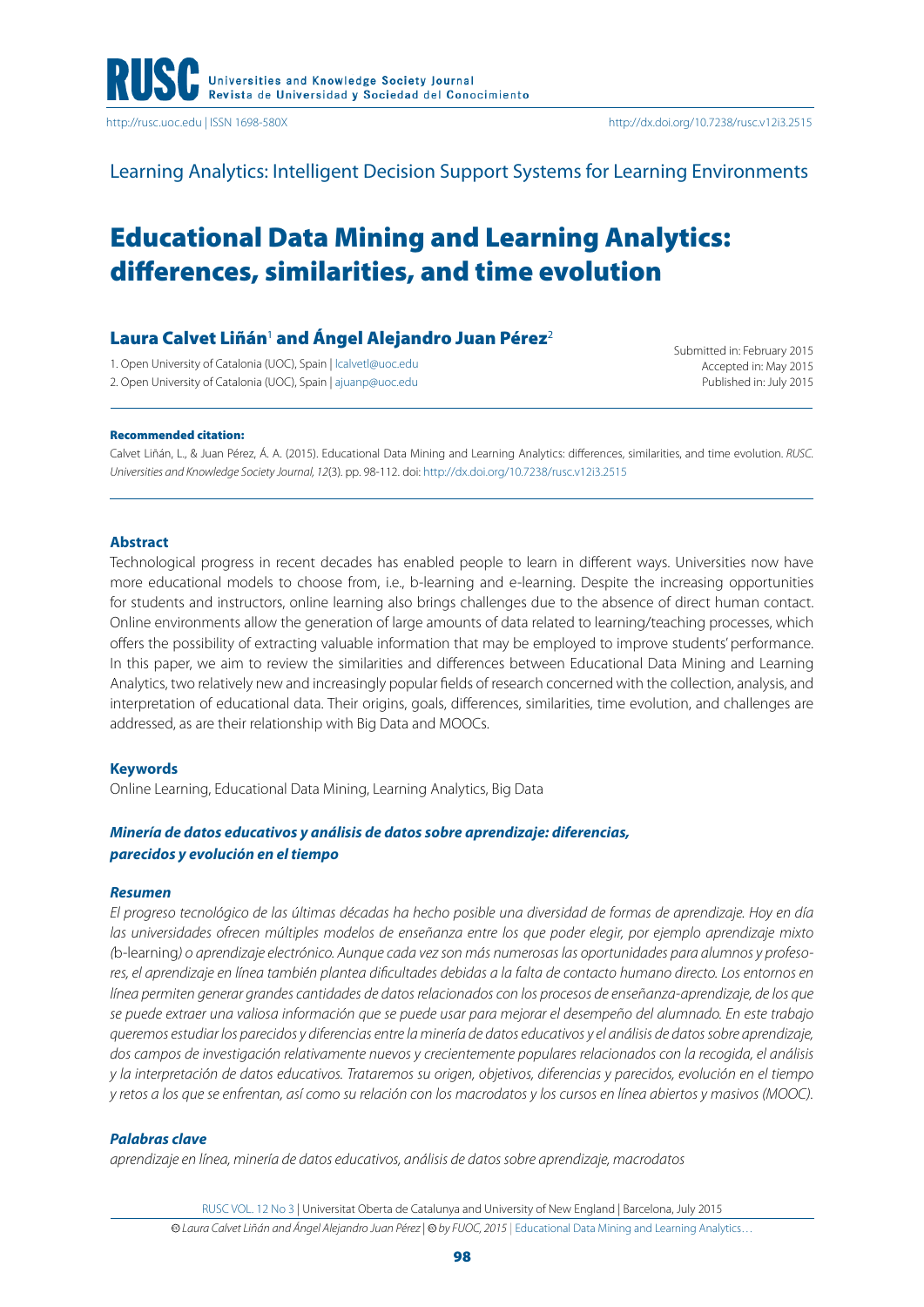# 1. Introduction

In the traditional educational model, instructors have the principal role in the learning process. Students are assumed to have basic knowledge and skills, while instructors are expected to share their knowledge and experience. Learning is tested by means of proctored exams and homework. Before the Internet era, there were several types of distance-education models based on TV programmes, manuals or recorded audios/videos. Typically, instructors were available to solve doubts by phone or mail. Although they allowed learning from home and presented a flexible timetable, the lack of interactivity hindered the learning process.

The Internet has dramatically changed the system, since most institutions have become interested in providing online courses. Besides the fact that they do not require large investments, these courses are not restricted to a specific geographical location or timetable, which increases the number of potential students. As a result, universities dedicated only to online education have emerged and traditional universities have expanded their offer with b-learning (hybrid classroom and online learning) and e-learning (pure online learning) courses.

As Daradoumis, Juan, Lera-López, & Faulin (2010a) state, e-learning has many more positive aspects: (a) it favours interactive communication among students, and between students and instructors; (b) it promotes continuous evaluation based on tests, and individual and collaborative activities; (c) it contributes to the development of technical skills; and (d) it helps to reduce the gap between theory and practice (e.g., Marquès, Lazaro, Juan, Vilajosana, Domingo, & Jorba, 2013). The role of the instructor is to design, organize and support learning experiences. While in the traditional model all students listen to the same lectures and complete the same homework in the same sequence and at the same pace (Bienkowski, Feng, & Means, 2012), this model promotes a more personalized learning process, in which the student has an active role. However, e-learning courses also present higher dropout rates due to the fact that distance education may create a sense of isolation in students, which can feel disconnected from the other students, the instructors and the university (Juan, Daradoumis, Faulin, & Xhafa, 2009b).

E-learning courses may be provided through Learning Management Systems (LMS) such as Moodle, Sakai and ILIAS, or Learning Platforms such as Knewton and DreamBox. A characteristic of these courses is the vast amount of data that can be collected. In addition to student's background and performance data, each action carried out (reading files, participating in forums, sending messages, or visiting recommended links, for example) leaves a digital fingerprint.

There are two fields of research devoted to analyzing this data: Educational Data Mining (EDM) and Learning Analytics (LA). Their overwhelming popularity is almost certainly due to several factors: (a) there is interest in employing a data-driven approach to make better decisions, as it is usual in business intelligence or analytics (Daradoumis, Rodríguez-Ardura, Faulin, & Martínez-López, 2010b); (b) there are powerful statistical, machine-learning and datamining methods and techniques to search for patterns in data and construct predictive models or decision rules that can be easily adapted to educational data; (c) generating data is relatively easy, and current computer capacity allows its storage and processing; (d) because of the financial crisis and fierce competition, universities are under pressure to reduce costs and increase income by exploiting the growing educational demands from developing countries, reducing dropout rates and improving course quality.

The main goal of both EDM and LA is to extract information from educational data to support educationrelated decision making. Information may be oriented towards several stakeholders (Daradoumis et al., 2010a).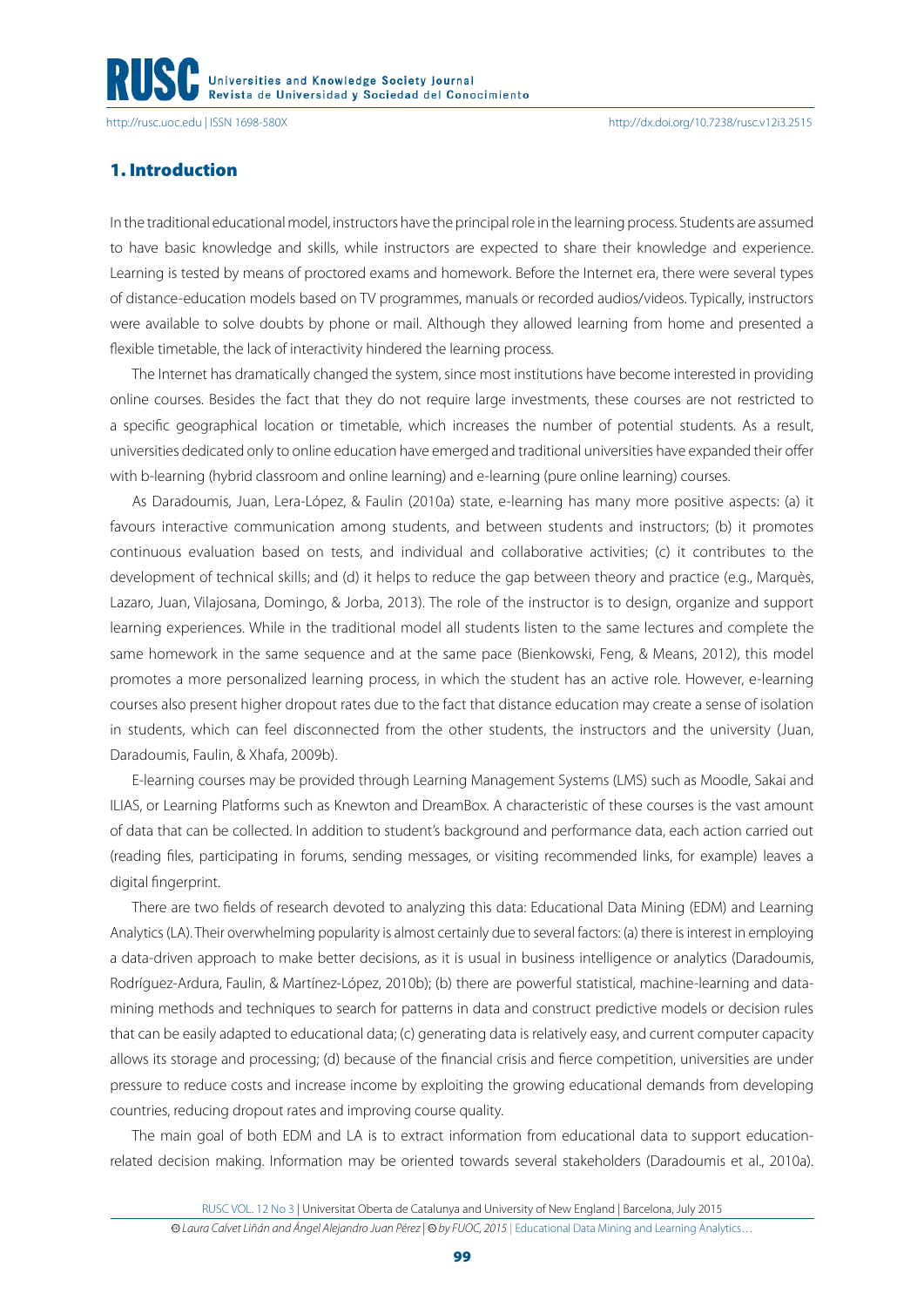Universities and Knowledge Society Journal<br>Revista de Universidad y Sociedad del Conocimiento

### <http://rusc.uoc.edu> | ISSN 1698-580X <http://dx.doi.org/10.7238/rusc.v12i3.2515>

Instructors may get more objective feedback to evaluate both the structure of their courses and the effectiveness of the learning process. Monitoring the students' learning process may help to rapidly spot those having difficulties in following the course, and units that generate more confusion. It can be a complex and time-consuming task without the appropriate tools (Juan, Daradoumis, Faulin, & Xhafa, 2009a). Students may receive recommendations about resources according to their performance, goals and motivations, may graphically analyze the outputs of their learning process, compare them with those of the rest of the class, and observe the performance and contributions related to collaborative activities. Managers may use information to design a better allocation of human and material resources to improve the overall quality of their academic offer. Finally, researchers may test and adapt their theories based on educational data.

Some initial similarities and differences between EDM and LA will be discussed in this paper. From a general perspective, it can be argued that EDM focuses more on techniques and methodologies, while LA deals more with applications. However, as we will see, these differences seem to be less and less noticeable as both fields evolve over time. In addition, the most significant barriers to EDM and LA applications in educational environments and a few hot research topics will be mentioned. Accordingly, the contributions of this work are: (a) to analyze the origins and particularities of these fields of research; (b) to provide an overview of the associated literature; (c) to examine how both knowledge areas have evolved in recent years and to discuss their possible convergence; and (d) to present some of the challenges and new trends, including those related with Big Data and MOOCs.

The rest of this paper is organized as follows: Section 2 and 3 offer an introduction to EDM and LA, respectively; Section 4 reviews some common methods, and Section 5 points out the main similarities and differences between these concepts; Section 6 identifies the principal issues that still need to be addressed and explores the latest lines of research; finally, general conclusions are drawn in Section 7.

### 2. Educational Data Mining

EDM develops and adapts statistical, machine-learning and data-mining methods to study educational data generated basically by students and instructors. Their application may help to analyze student learning processes considering their interaction with the environment (Baker, Costa, Amorim, Magalhães, & Marinho, 2012). Initially, some workshops were held at conferences on Artificial Intelligence in Education and Intelligent Tutoring Systems. The first International Conference on EDM (Baker, Barnes, & Beck, 2008) was held in 2008 in Montreal. It has been held every year since then. The most popular societies are the International Educational Data Mining Society ([http://www.educationaldatamining.org/\)](http://www.educationaldatamining.org/) created in 2011, and the *IEEE Task Force of Educational Data Mining*  ([http://datamining.it.uts.edu.au/edd/\)](http://datamining.it.uts.edu.au/edd/) formed in 2012.

The related literature is extensive and varied. A commonly cited report is presented in Bienkowski et al. (2012), who introduce EDM and LA and also their bases, implementation challenges and application areas. Special consideration is given to Adaptive Learning Systems, which adapt learning experiences based on model predictions. As far as we are concerned, there are three books that detail applications and methods: Romero & Ventura (2006), Romero, Ventura, Pechenizkiy, & Baker (2010), and Peña-Ayala (2014). Romero & Ventura (2010) present a survey with more than 300 references.

Applications of EDM methods comprise several steps (Figure 1). Initially, a design is planned, i.e., the main aim of the study and the required data are identified. Afterwards, the data is extracted from the appropriate educational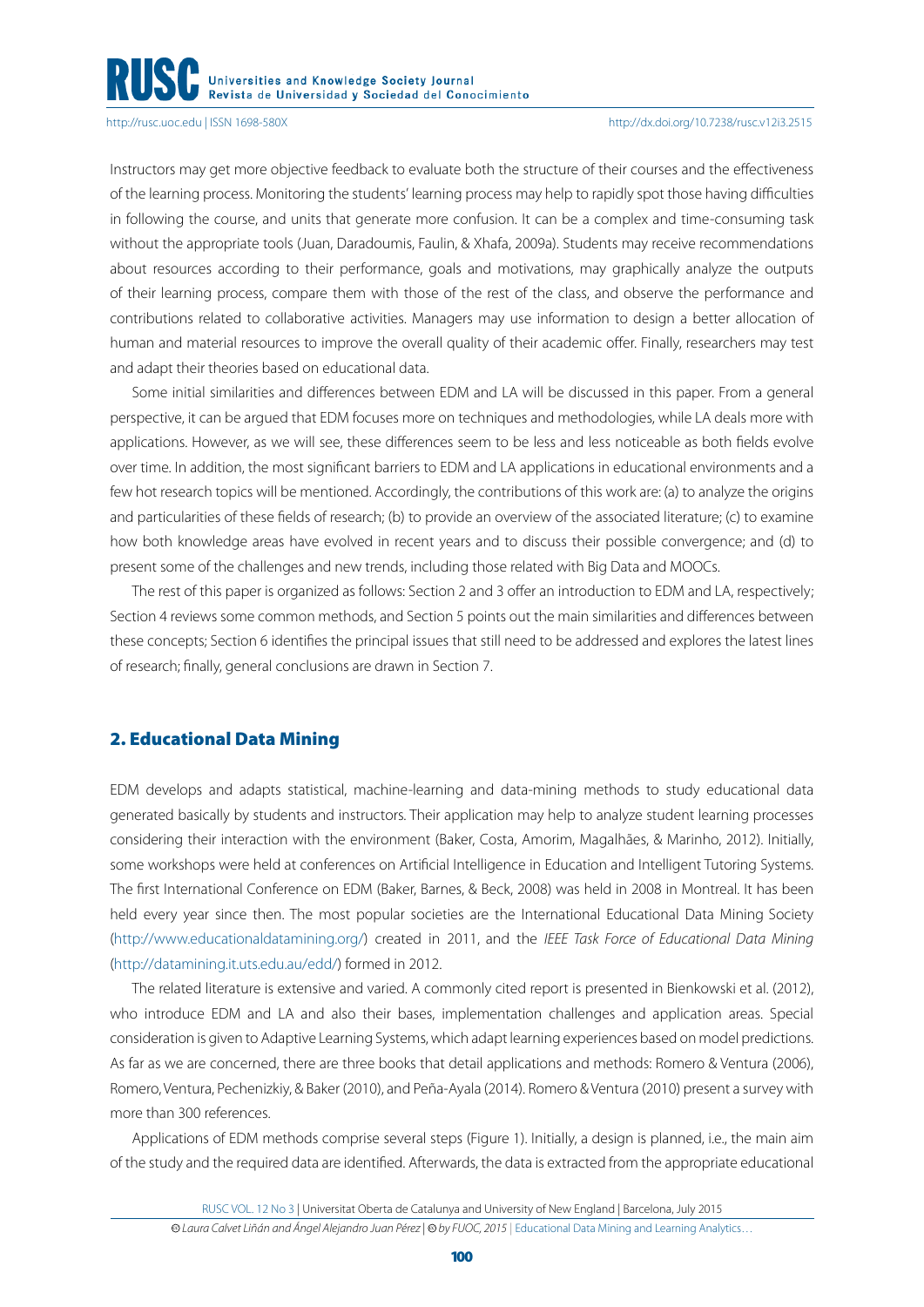

environment. Frequently, data will need to be pre-processed, since it may come from several sources or have different formats and levels of hierarchy. Models or patterns are obtained from applying EDM methods, which have to be interpreted. If the conclusions suggest applying changes to the teaching/learning process or are not conclusive (because the problem has not been adequately addressed, the raw data are small or not suitable, or the selected methods are not powerful enough), the analysis is performed again after modifying the teaching/learning process or the study design.





There are increasing numbers of EDM applications. According to Baker et al. (2012), they can be grouped into the following four categories:

- 1. Student modelling: student data (including knowledge, motivations, etc.) and EDM techniques may be used to design a customized learning process by modelling differences between students.
- 2. Modelling of the knowledge structure of the domain: methods combining psychometric modelling frameworks with space-searching algorithms are created for discovering data-based domain models.
- 3. Pedagogical support: efficient educational support may be identified.
- 4. Scientific research: applications may help to develop and test educational scientific theories and to formulate new hypotheses.

Specific applications are described in Romero & Ventura (2013): predicting student performance, scientific inquiry, providing feedback for supporting instructors, personalizing/recommending to students, creating alerts for stakeholders (in real time in the event of undesirable student behaviours), student modelling (developing and tuning cognitive models of students, which represent their skills and declarative knowledge), domain modelling, student grouping/profiling, constructing courseware, planning and scheduling (related to courses, student scheduling, resource allocation, etc.), and parameter estimation.

A huge variety of tools have been designed and implemented to deploy EDM methods. However, most of these tools include a limited subset of the existing methods, are not publicly available or have been tested only in case studies. García, Romero, Ventura, & de Castro (2011) provide a list of them and point out that they are usually too complex for instructors without a background in data mining. Besides being easy to interpret and use, tools should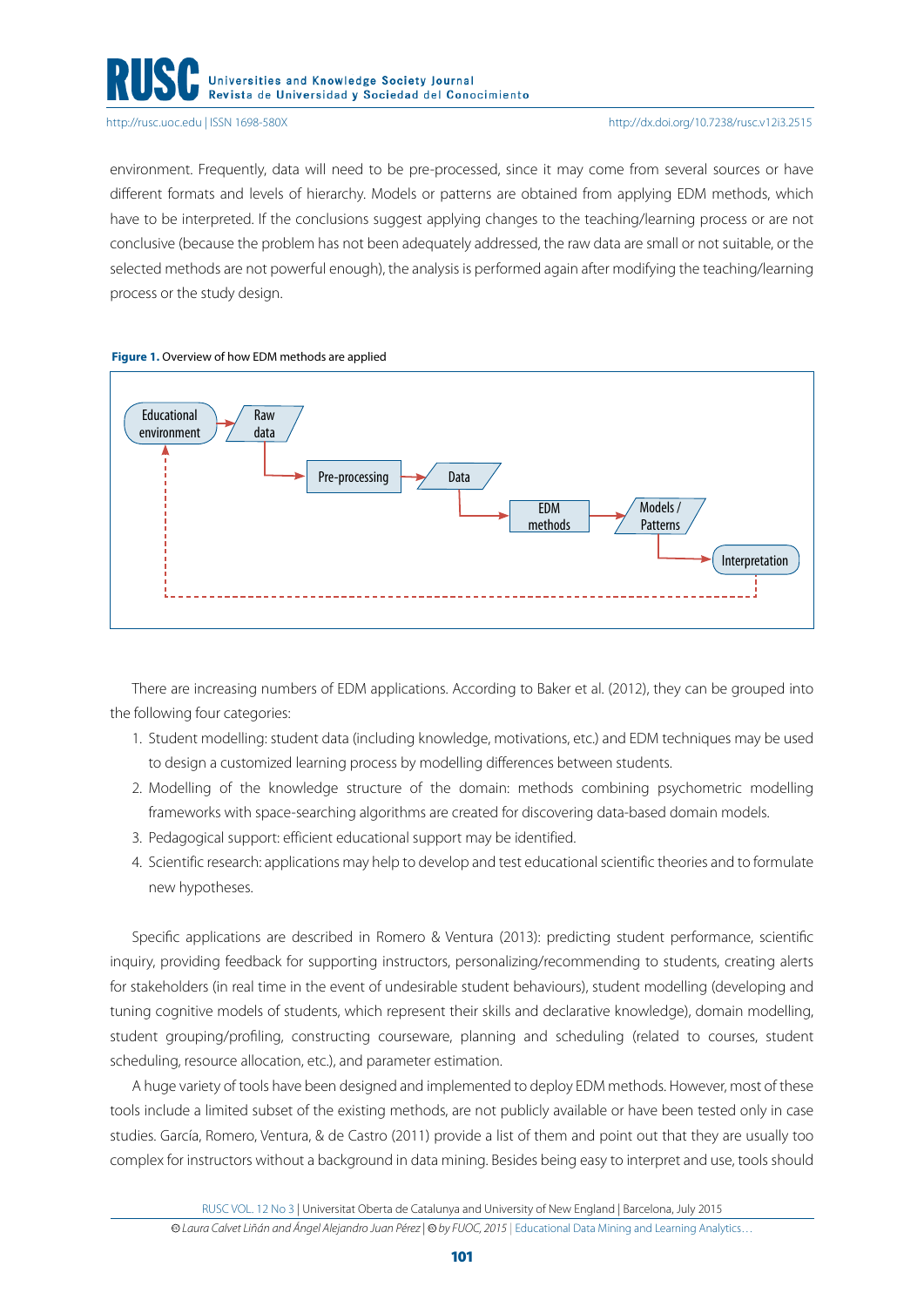be fast, especially in monitoring learning processes, where risk of dropouts and group internal conflicts may be better addressed if instructors are alerted before they occur (Juan et al., 2009a).

While most LMSs incorporate their own tools to automatically generate customizable statistics reports of course development, these are often quite basic. For instance, Moodle (<https://moodle.org/>) allows several types of report to be generated: (a) logs for selected activities, students, items and periods of time; (b) live logs, which include recent activity; (c) activity reports, presenting the numbers of views of each activity in a course; (d) course participation, analyzing the actions of selected students for a given period and activity; and (e) data on activity completion. Blackboard ([http://es.blackboard.com/sites/international/globalmaster/\)](http://es.blackboard.com/sites/international/globalmaster/) also offers several types of report, e.g., (a) user activity overview, which displays overall system and course activity for all students; (b) user statistics, consisting of the average number of students and other users per month and per day; (c) user activity in forums; and (d) user activity in groups. Another interesting tool that can be easily employed is Google Analytics (Figure 2). It can provide information about the number of visits, pages visited, the average duration of each visit, demographics, etc. Regarding monitoring student activity and performance, Lera-López, Faulin, Juan, & Cavaller (2009) review the tools provided by Sakai, WebCT/Blackboard and Moodle.



### **Figure 2.** Example of a Google Analytics report

RUSC VOL. 12 No 3 | Universitat Oberta de Catalunya and University of New England | Barcelona, July 2015

**CC** *Laura Calvet Liñán and Ángel Alejandro Juan Pérez*| **CC** *by FUOC, 2015* | Educational Data Mining and Learning Analytics…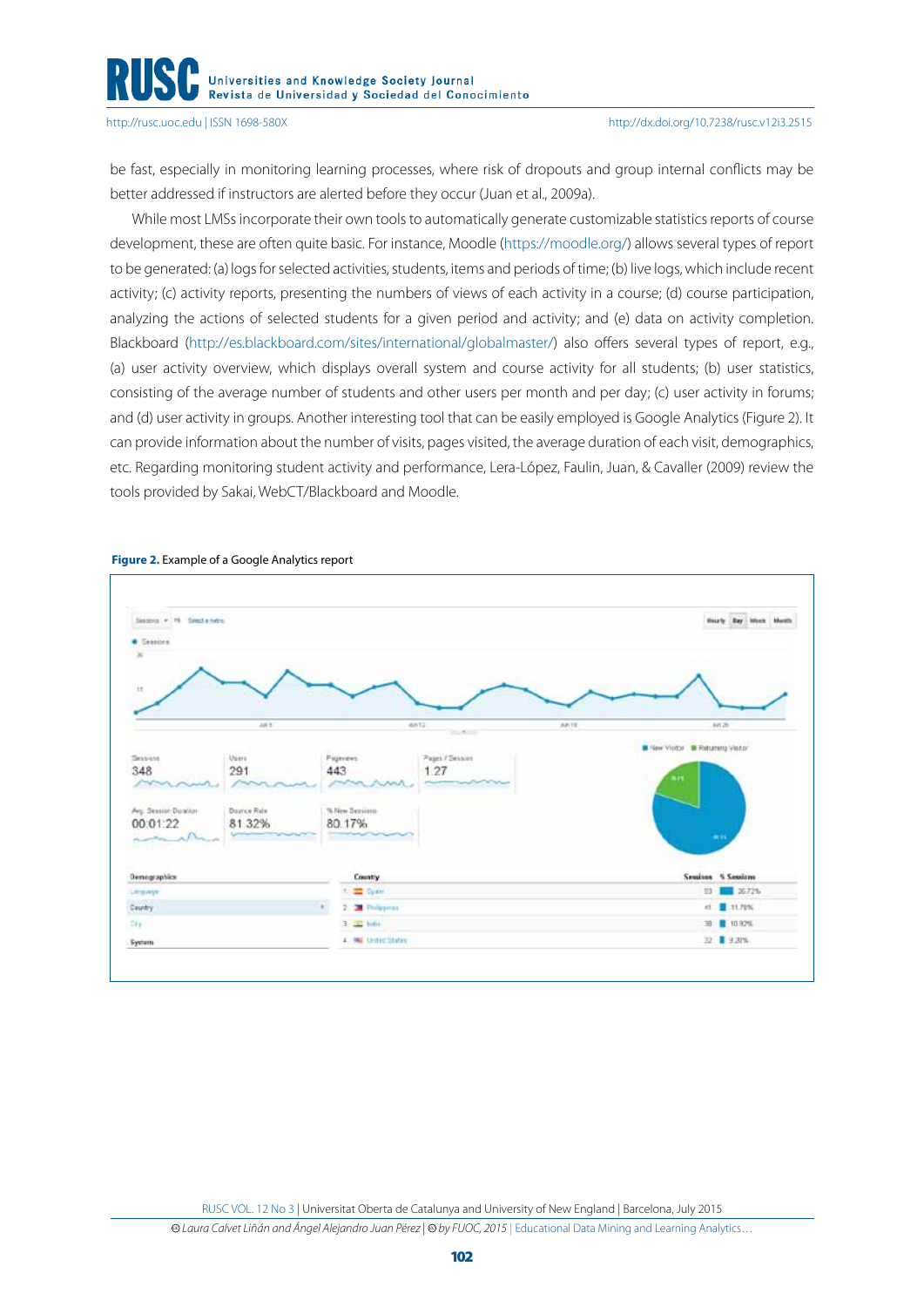# 3. Learning Analytics

According to the call of the First International Conference on Learning Analytics and Knowledge (LAK) ([https://tekri.](https://tekri.athabascau.ca/analytics/) [athabascau.ca/analytics/](https://tekri.athabascau.ca/analytics/)), LA can be defined as the measurement, collection, analysis and reporting of data about learners and their contexts, for the purposes of understanding and optimising learning and the environments in which it occurs. The first International Conference on LAK (Long, Siemens, Conole, & Gašević, 2011) was held in 2011, also in Canada. It has been held annually since then. The most active professional society was founded in the same year: the Society for Learning Analytics Research (SoLAR) (<http://www.solaresearch.org>).

The book by Larusson & White (2014) is one of the main LA contributions to the literature. It includes the latest theories, findings, strategies, tools and case studies, and focuses on the following uses: (a) how to enhance student and faculty performance; (b) how to improve student understanding of course material; (c) how to assess and attend to the needs of struggling learners; (d) how to improve accuracy in grading; (e) how to allow instructors to assess and develop their own strengths; and (f) how to encourage more efficient use of resources at the institutional level.

The basic steps to test a learning/teaching process-related hypothesis are the same as those explained for EDM: an iterative process in which data is extracted from an educational environment and pre-processed before applying computational/quantitative methods in order to support stakeholders (instructors, course managers, etc.) when making decisions.

# 4. Common methods in EDM and LA

Most methods applicable to educational data are employed in both EDM and LA. The most popular are related to prediction, clustering and relationship mining. However, there are many more that cover a wide range of applications. The methods, their descriptions and a few examples are shown in Table 1.

Baker & Yacef (2009) study the proportion of works employing each group of methods during the period from 1995 to 2005 (using data extracted from Romero & Ventura, 2007) and from 2008 to 2009 (using data from Baker et al., 2008, and Barnes, Desmarais, Romero, & Ventura, 2009). Papers from the first period mainly involved relationship mining methods (43%) or prediction methods (28%). Human judgment or exploratory data analysis (17%) and clustering (15%) were also popular. In contrast, relationship mining in the next period slipped to 5<sup>th</sup> place (9%), while prediction methods reached 1<sup>st</sup> place (42%, papers from 2008 only). The proportion using human judgment and clustering methods did not change considerably (12% and 15%, respectively). Discovery with models gained representation (19%), since no paper from the first period used this method. Also worthy of note is the importance of item response theory, Bayesian nets and Markov decision processes (28%).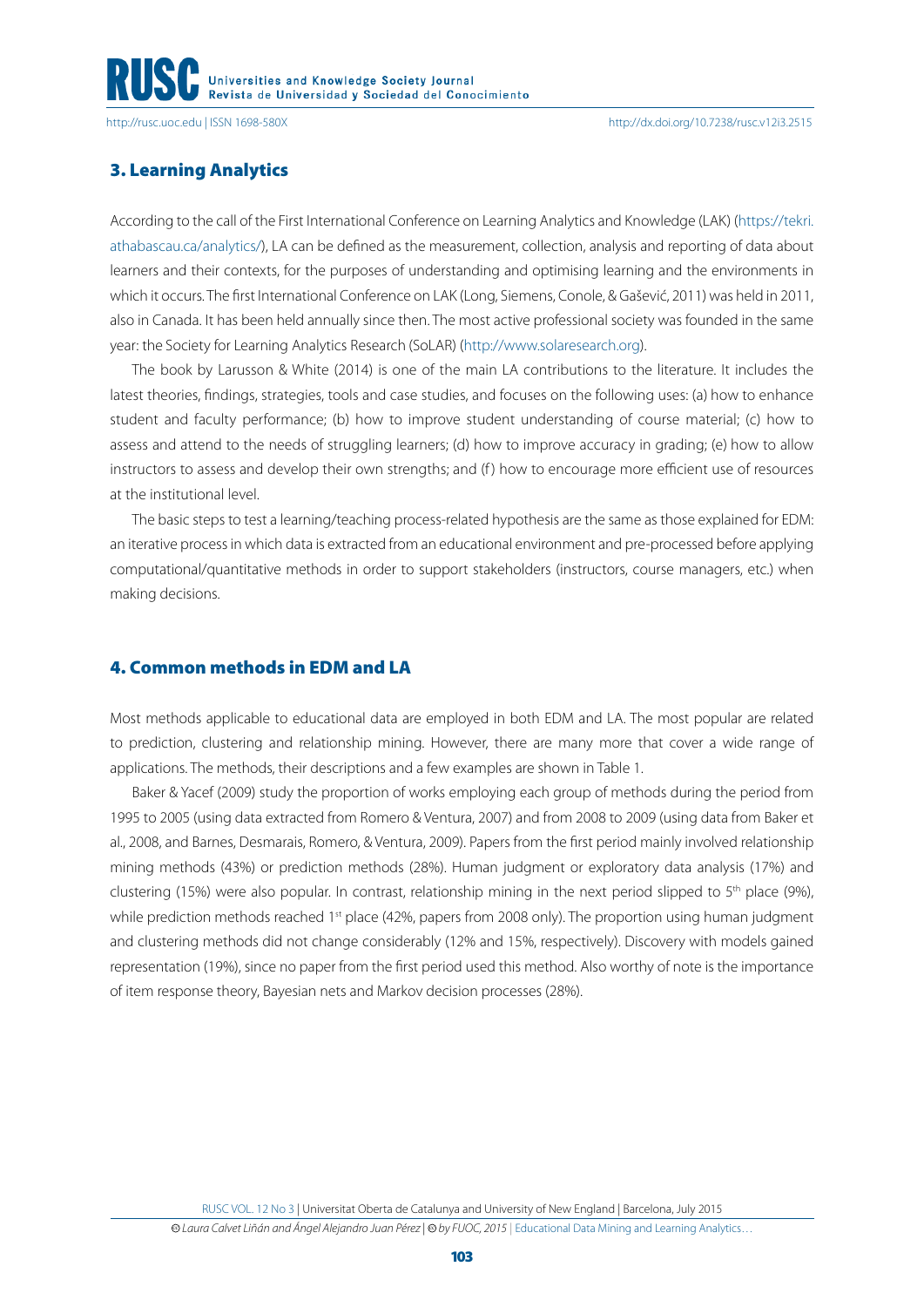### <http://rusc.uoc.edu> | ISSN 1698-580X <http://dx.doi.org/10.7238/rusc.v12i3.2515>

| <b>Method</b>                                           | <b>Goal/description</b>                                                                                                                                                                                                                                | <b>Key applications</b>                                                                                                                                                                          | <b>Example</b>                                   |
|---------------------------------------------------------|--------------------------------------------------------------------------------------------------------------------------------------------------------------------------------------------------------------------------------------------------------|--------------------------------------------------------------------------------------------------------------------------------------------------------------------------------------------------|--------------------------------------------------|
| Prediction                                              | To infer a target variable from some combination of<br>other variables. Classification, regression and density<br>estimation are types of prediction methods.                                                                                          | Predicting student performance and detecting<br>student behaviours.                                                                                                                              | Yadav, & Pal<br>(2012)                           |
| Clustering                                              | To identify groups of similar observations.                                                                                                                                                                                                            | Grouping similar materials or students based on<br>their learning and interaction patterns.                                                                                                      | Antonenko, Toy,<br>& Niederhauser<br>(2012)      |
| Relationship<br>mining                                  | To study relationships among variables and to encode<br>rules. Association rule mining, sequential pattern<br>mining, correlation mining and causal data mining are<br>the main types.                                                                 | Identifying relationships in learner behaviour<br>patterns and diagnosing student difficulties.                                                                                                  | Kinnebrew,<br>& Biswas (2012)                    |
| <b>Distillation</b><br>of data for<br>human<br>judgment | To represent data in intelligible ways using<br>summarization, visualization and interactive<br>interfaces.                                                                                                                                            | Helping instructors to visualize and analyze the<br>ongoing activities of the students and the use of<br>information.                                                                            | Baker, Corbett,<br>& Wagner (2006)               |
| Discovery<br>with models                                | To employ a previously validated model of a<br>phenomenon as a component in another analysis.                                                                                                                                                          | Identification of relationships among student<br>behaviours and characteristics or contextual<br>variables. Integration of psychometric<br>modelling frameworks into machine-learning<br>models. | Jeong, & Biswas<br>(2008)                        |
| <b>Outlier</b><br>detection                             | To point out significantly different individuals.                                                                                                                                                                                                      | Detection of students with difficulties or<br>irregular learning processes.                                                                                                                      | Ueno (2004)                                      |
| Social<br>network<br>analysis                           | To analyze the social relationships between entities in<br>networked information.                                                                                                                                                                      | Interpretation of the structure and relations in<br>collaborative activities and interactions with<br>communication tools.                                                                       | Palazuelos,<br>García-Saiz,<br>& Zorrilla (2013) |
| Process<br>mining                                       | To obtain knowledge of the process from event logs.                                                                                                                                                                                                    | Reflecting student behaviour in terms of its<br>examination traces, consisting of a sequence of<br>course, grade and timestamp.                                                                  | Trćka,<br>Pechenizkiy,<br>& Aalst (2011)         |
| Text mining                                             | To extract high-quality information from text.                                                                                                                                                                                                         | Analysing the contents of forums, chats, web<br>pages and documents.                                                                                                                             | Tane, Schmitz,<br>& Stumme<br>(2004)             |
| Knowledge<br>tracing                                    | To estimate student mastery of skills, employing both<br>a cognitive model that maps a problem-solving item<br>to the skills required, and logs of students' correct and<br>incorrect answers as evidence of their knowledge on a<br>particular skill. | Monitoring student knowledge over time.                                                                                                                                                          | Lee, & Brunskill<br>(2012)                       |
| Nonnegative<br>matrix<br>factorization                  | To define a matrix M of positive numbers with student<br>test outcome data that may be decomposed into two<br>matrices: Q, which represents a matrix of items, and S,<br>which represents student mastery of skills.                                   | Assessment of student skills.                                                                                                                                                                    | Desmarais (2011)                                 |

### **Table 1.** Common EDM-LA methods. Source: adapted from Romero & Ventura (2013)

RUSC VOL. 12 No 3 | Universitat Oberta de Catalunya and University of New England | Barcelona, July 2015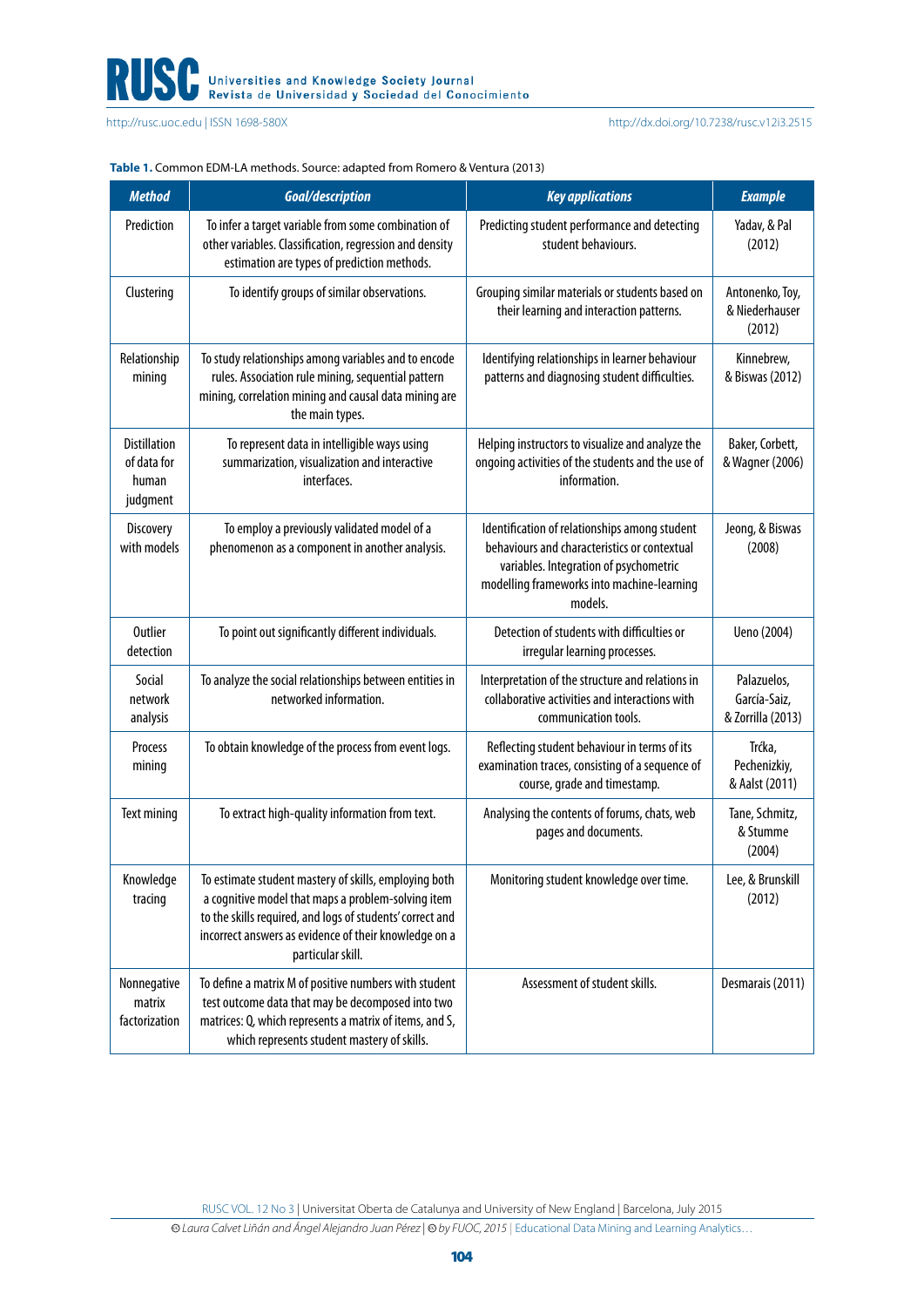# 5. Similarities and differences between EDM and LA

The overlap between both fields of research is certainly considerable. Even so, some differences are highlighted in the literature. EDM and LA have the same goal: improving education quality by analysing huge amounts of data to extract useful information for stakeholders. Representative companies in other sectors, such as industry, finance or healthcare, have already introduced statistical, machine-learning and data-mining techniques to achieve better performance through decisions based on historical data. The popularity of these fields of research has been growing since the early 2010s (Figure 3), although EDM research started a few years beforehand. It is expected that these fields will continue to expand (Johnson, Adams, & Cummins, 2012), due to the potential benefits (for students, instructors, administrators, researchers and society in general) and the relevance of current research based on Big Data.



**Figure 3.** Evolution of EDM and LA references in Google Scholar (May, 2015)

According to Siemens & Baker (2012), it is possible to identify five key distinctions between EDM and LA. These are:

- Discovery: in EDM, researchers are interested in automated discovery, and leveraging human judgment is a tool for that; in LA it is quite the opposite, leveraging human judgement is the aim.
- Reduction and holism: EDM reduces systems to components and explores them and their relationships, while LA wants to understand whole systems.
- Origins: EDM is rooted in educational software and student modelling; in contrast, LA origins are related to the semantic web, "intelligent curriculum", outcome prediction and systemic interventions.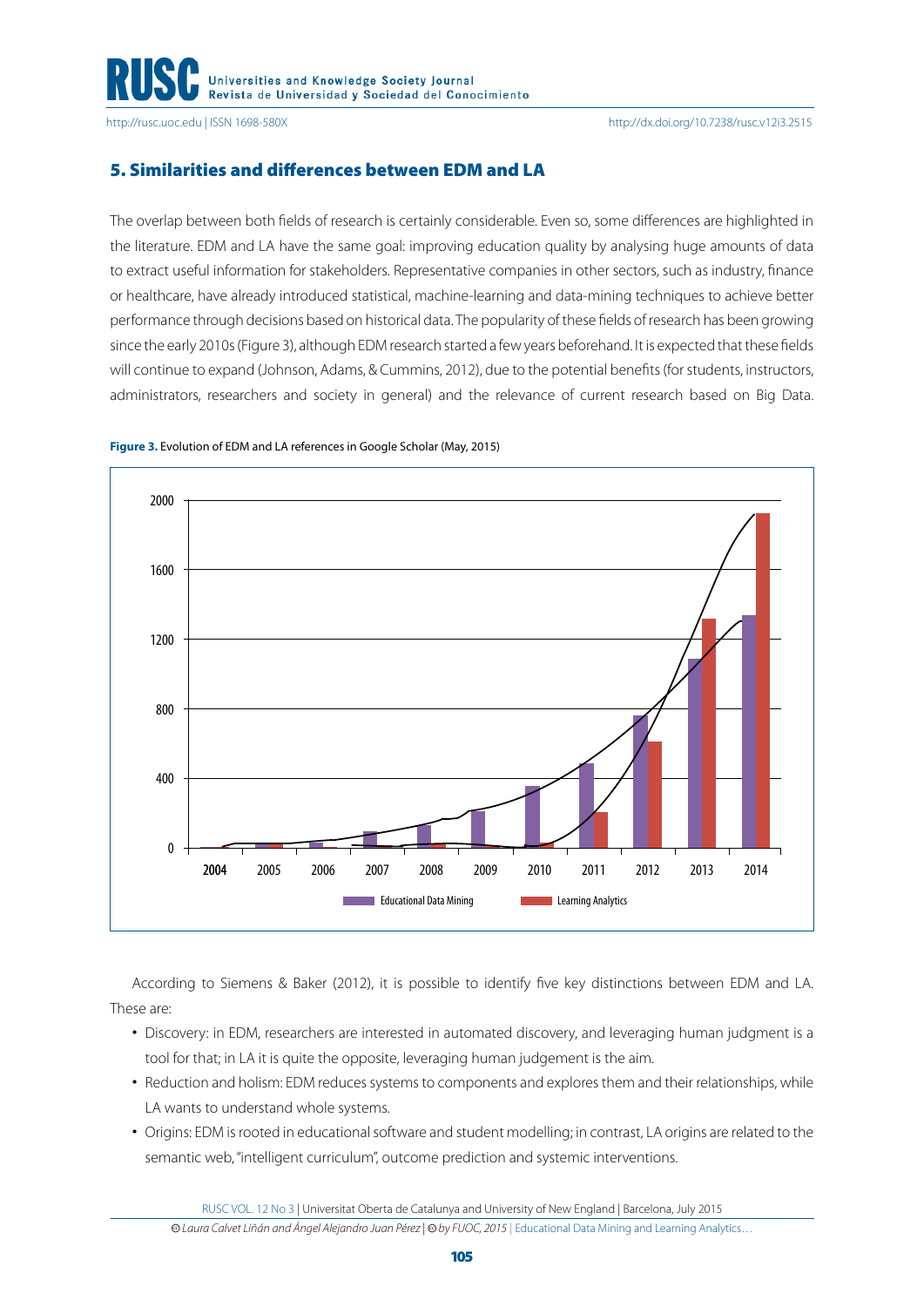- Adaption and personalization: EDM performs automated adaptation, whereas LA informs and empowers instructors and students.
- Techniques and methods: EDM employs more techniques and methods of classification, clustering, Bayesian modelling, relationship mining, discovery with models, and visualization; while LA focuses on social network analysis, sentiment analysis, influence analysis, discourse analysis, learner success prediction, concept analysis and sense-making models.

According to the above authors, these differences represent broad trends in each community and, as a consequence, they do not define the corresponding scopes. A similar idea is expressed in Baker & Inventado (2014), where it is stated that "the overlap and differences between the communities is largely organic, developing from the interests and values of specific researchers rather than reflecting a deeper philosophical split".

Bienkowski et al. (2012) consider that LA covers more disciplines than EDM does. In addition to computer science, statistics, psychology and the learning sciences, LA is related to information science and sociology. Therefore, even if the border between both fields is fuzzy and their differences are partly based on their origins and trends, they are still significant for these authors. Moreover, as upheld in Siemens & Baker (2012), the co-existence of both research communities leads to a more diverse and relevant contribution to society. Consequently, communication and competition between both should be encouraged.

# 6. Challenges and new trends

In spite of the high expectations and the relatively extensive literature on EDM and LA, they are relatively new fields of research and, as a result, several issues still need to be addressed. In addition, technological progress is driving us to the era of Big Data, which represents an important paradigm shift and offers multiple opportunities.

An important barrier to the implementation of EDM and LA methodologies is the lack of knowledge (Wolf, Jones, Hall, & Wise, 2014), both theoretical and practical, among a significant proportion of instructors and managers with regard to employing the required tools, correctly understand the outputs, drawing the appropriate conclusions or deciding which actions to take. In order to mitigate this problem, it is important to increase acceptance and develop a data-driven culture in educational environments (Romero & Ventura, 2013). Researchers are already helping in this transition by disseminating their results, collaborating with a high number of instructors and/or students to assess their proposals (e.g., García et al., 2011) and detailing their experiments (data, methods, etc.). As shown in this article, there are numerous tools to facilitate data analysis, but many have been implemented in small experiments. We will only be able to obtain more satisfactory and generic results by analyzing more students, courses and institutions.

Another significant barrier, discussed in Greller & Drachsler (2012), is related to ethics and personal privacy. Ethics must be taken into account in all stages, from data gathering to the interpretation of outputs and decision making, for instance, by avoiding statements that could lead to discriminatory treatments when working with gender, social status, race, home country, religious beliefs, ideology or disability. Similarly, issues related to the ownership of student data, which differ from country to country, need to be considered.

Numerous applications of EDM and LA methodologies in online environments deal with the use of Big Data in educational environments. Big Data refers to data with sizes beyond the ability of common software tools to capture, store, manage and process in a reasonable amount of time (Snijders, Matzat, & Reips, 2012). The main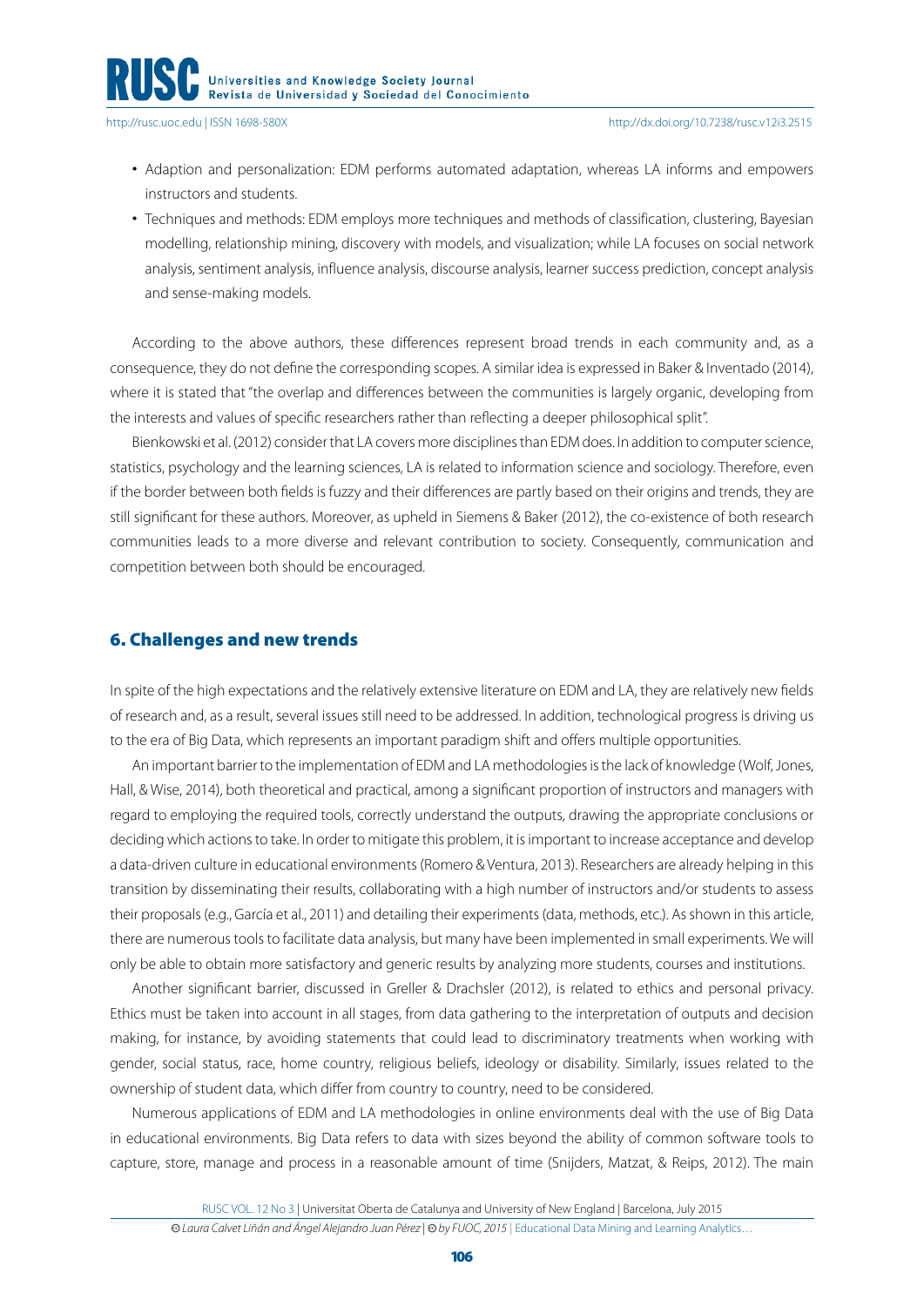differences between Big Data and Analytics are volume, speed and variety (McAfee & Brynjolfsson, 2012). In the past, obtaining, storing and processing data was an expensive and time-consuming procedure. Consequently, most studies attempted to draw conclusions from a sample of individuals that could be generalized to a population. However, current technology enables researchers to work with much more individuals and variables, obtaining richer information and insights. It leads to faster and more robust results, which should translate into more efficient decisions. The combination of Big Data and LA constitutes a promising field for governments (e.g., Johnson, Adams, Cummins, Estrada, Freeman, & Ludgate, 2013) and universities [\(http://openthoughts-analytics.blogs.uoc.edu/](http://openthoughts-analytics.blogs.uoc.edu/)) to explore.

Also, Massive Open Online Courses (MOOCs), typically managed by recognized instructors from prestigious universities, represent a new and prominent research topic. Besides being a marketing strategy for universities, they enable students from around the world to take modern and diverse courses for free, which helps to reduce the educational-opportunity divide associated with economic inequalities. According to Siemens (2013), the term "MOOC" is employed to refer to two different concepts: connectivist MOOCs (cMOOCs), which are based on a connectivist pedagogical model that uses freely available online resources, and edX MOOCs (xMOOCs), which replicate online the traditional model in which instructors share their knowledge and experience, and grade student assignments. The popularity of xMOOCs has been growing since 2012, when several large universities started to offer them. Coursera, edX, or Class2Go are some well-known platforms. These courses are usually characterized by a large number of enrolled students, which generates a scalability challenge (Kay, Reimann, Diebold, & Kummerfeld, 2013), very high dropout rates and very different patterns of participation (Clow, 2013). Nevertheless, several authors agree that even if a high dropout rate raises concerns about a course, it is needed to take into account two elements: (a) the first exploratory phase, where students assess the content, structure and resources, and may decide not to continue; and (b) the diverse objectives, learning styles or schedules of students. Therefore, non-completion cannot be directly interpreted as a failure or problem. The maximum potential of EDM and LA in MOOCs stems from two facts: the diversity of students and the extremely high student-instructor rate. Participants may have different origins, backgrounds, maturity, experience, education levels, language skills, objectives, needs and learning styles, among others. This, in turn, suggests the relevance of personalizing courses. However, given the student-instructor rates, this is impossible without automated systems. Despite the fact that research on this topic is just emerging and that current MOOC platforms provide limited data storage, a few interesting works on adaptive MOOCs (aMOOCs) already exist. For example, Daradoumis, Bassi, Xhafa, & Caballé (2013) propose the use of software agents to improve and personalize management, delivery and evaluation. Agents could help to redesign MOOCs for future cohorts by gathering information on usage patterns, navigation, problematic content areas, tool usage, student profiling, etc. Regarding content, learning/prediction algorithms could be applied by agents to dynamically adjust course content to suit each participant's profile. Furthermore, agents could be also employed to improve automated testing by adjusting assignment questions according to the participant's educational level. Sonwalkar (2013) describes the development of the first aMOOC platform, which is implemented using Amazon Web Services' cloud architecture. A case study of a course of molecular dynamics is analyzed. It considers different learning strategies based on five pedagogies (apprentice, incidental, inductive, deductive and discovery). The adapted learning path of each student is set at the beginning with a diagnostics quiz. As Clark (2013) critically notes, many MOOCs may be described as a set of linear sequential videos, quizzes and assessments reviewed automatically or by peers, while big companies like Google or Amazon employ algorithmic approaches to tailor searches, ads and recommend purchases. Therefore, aMOOCs are expected to become the focus of much more research attention over the coming years.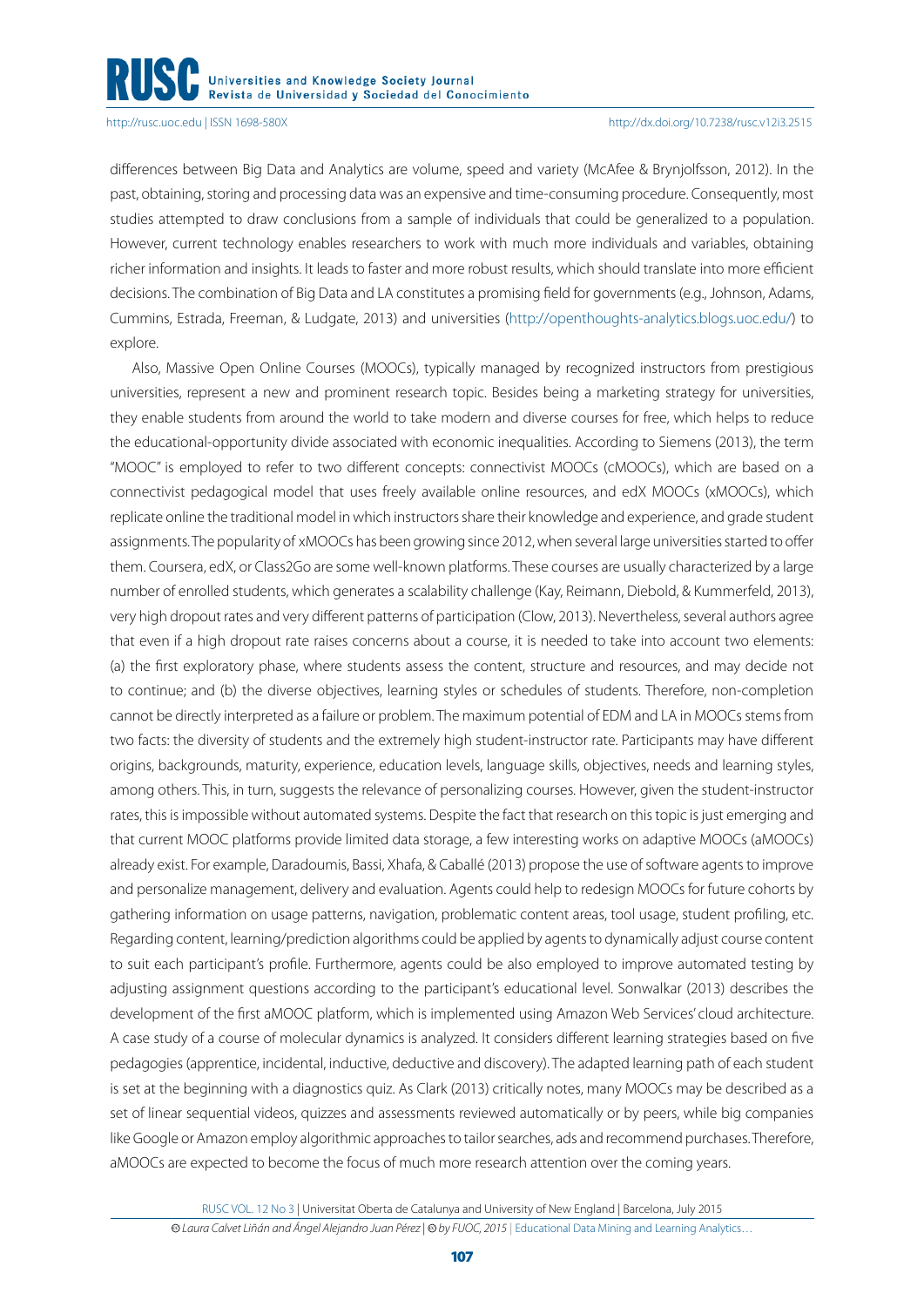# 7. Conclusions

Educational Data Mining (EDM) and Learning Analytics (LA) are both relatively new and promising fields of research that aim to improve educational experiences by helping stakeholders (instructors, students, administrators and researchers) to make better decisions using data. Their growth has been boosted by increasing computer capacity to store and analyze huge amounts of data and the availability of statistical, machine-learning and data-mining methods and techniques.

Online environments are a highly important area of application. On the one hand, they continuously generate data from a number of events such as reading files or participating in forums, with different formats and levels of hierarchy. At the same time, online courses have higher dropout rates than traditional courses. EDM and LA are mainly employed to monitor students and groups (allowing the identification of students that are likely to dropout or fail, or that are not contributing enough in collaborative activities), suggest changes in course structure and tailor learning experiences (recommending material according to motivations and skills, for instance). There is a wide variety of methods and techniques adapted from other disciplines or specially designed to analyze educational data.

Numerous similarities exist between both fields of research, such as goals, methodologies and techniques. However, there are several differences, attributable mostly to their origins and trends. The co-existence of their respective scientific communities leads to competition with positive effects on society.

Despite the high expectations and the amount of works on EDM and LA, their application in educational environments still comes up against some important barriers, such as the lack of a data-driven culture and of fast, comprehensive and easy-to-use and understand tools that could be integrated in the most popular LMSs.

In the era of Big Data, the combination of the current capacity to capture, store, manage and process data in a reasonable amount of time, and data from online learning environments represents an opportunity for researchers into EDM and LA to better explore student learning processes and efficient ways to improve them. An important application is in MOOCs, where data from thousands of students can be employed to redesign courses for future students, relying on navigation and tool usage for example. A much more challenging approach consists in the development of adaptive MOOCs, in which the courses are automatically personalized according to student profiles (needs, objectives, background, country, learning style, etc.) and performance. This is a relatively new research topic that is currently getting much attention from both researchers and companies.

### References

- Antonenko, P. D., Toy, S., & Niederhauser, D. S. (2012). Using cluster analysis for data mining in educational technology research. *Educational Technology Research and Development, 60*(3), 383-398. doi: [http://dx.doi.org/1](http://dx.doi.org/10.1007/s11423-012-9235-8)0.1007/ s11423-012-9235-8
- Baker, R. S. J. D., Corbett, A. T., & Wagner, A. Z. (2006). Human classification of low-fidelity replays of student actions. In M. Ikeda, K. Ashlay, & T. Chan (Eds.), *Proceedings of the 8th International Conference on Intelligent Tutoring Systems* (pp. 29-35). Jhongli, Taiwan: Springer.
- Baker, R. S. J. D., Barnes, T., & Beck, J. E. (2008). *Proceedings of the 1st International Conference on Educational Data Mining*. Montreal, Quebec, Canada.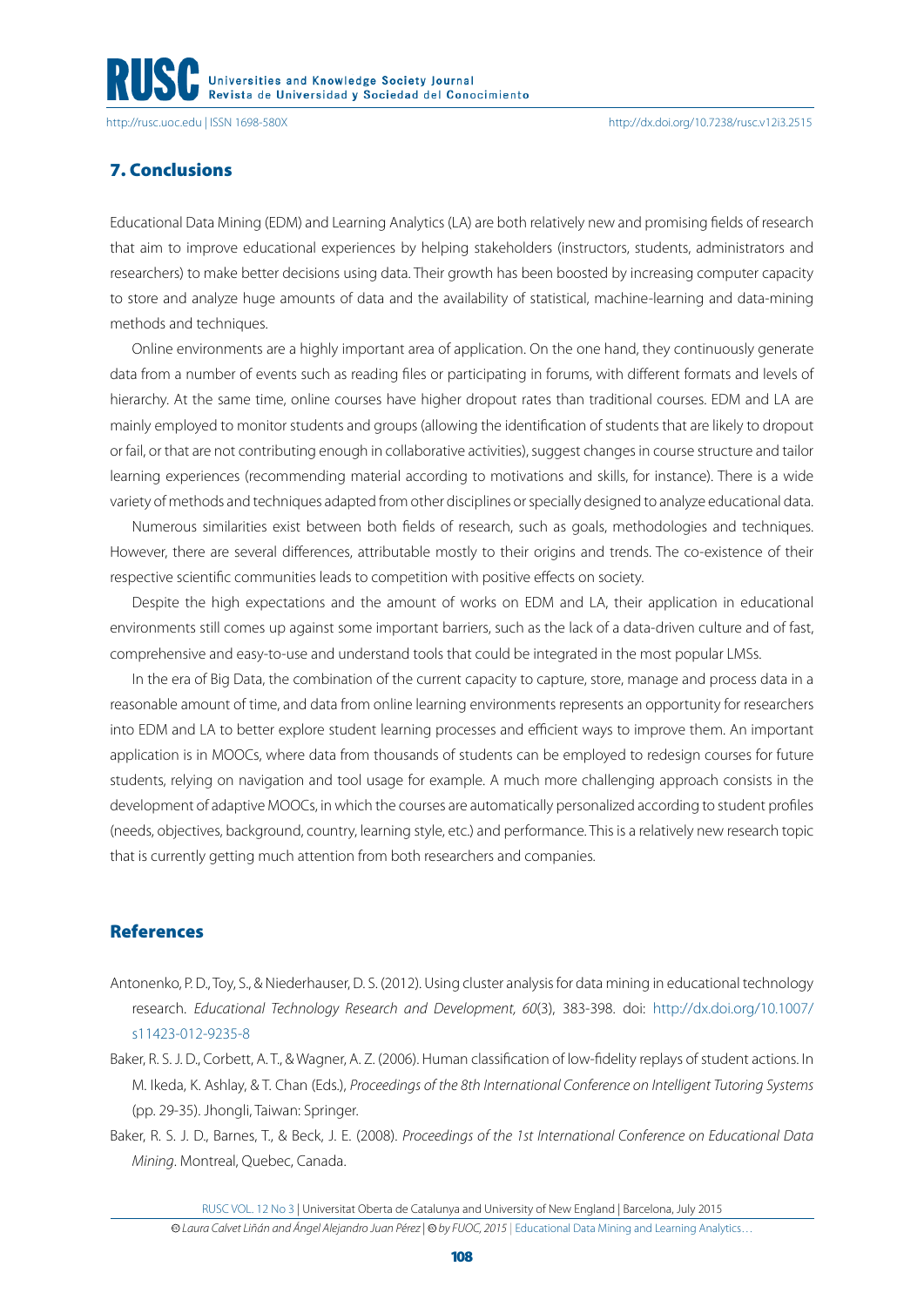- Baker, R. S. J. D., Costa, E., Amorim, L., Magalhães, J., & Marinho, T. (2012). Mineração de Dados Educacionais: Conceitos, Técnicas, Ferramentas e Aplicações. *Jornada de Atualização em Informática na Educação*, *1*, 1-29.
- Baker, R. S. J. D., & Inventado, P. S. (2014). Educational Data Mining and Learning Analytics. In J. A. Larusson, & B. White (Eds.), *Learning Analytics: from Research to Practice* (pp. 61-75). New York, NY: Springer.
- Baker, R. S. J. D., & Yacef, K. (2009). The State of Educational Data Mining in 2009: A review and future visions. *Journal of educational Data Mining*, *1*, 3-17.
- Barnes, T., Desmarais, M., Romero, C., & Ventura, S. (2009). *Proceedings of the 2nd International Conference on Educational Data Mining*. Cordoba, Spain.
- Bienkowski, M., Feng, M., & Means, B. (2012). *Enhancing Teaching and Learning Through Educational Data Mining and Learning Analytics: An Issue Brief.* Retrieved from [http://tech.ed.gov/wp-content/uploads/2014/03/edm-la-brief.](http://tech.ed.gov/wp-content/uploads/2014/03/edm-la-brief.pdf) [pdf](http://tech.ed.gov/wp-content/uploads/2014/03/edm-la-brief.pdf)
- Clark, D. (2013). *Adaptive MOOCs*. Retrieved from<http://www.cogbooks.com/white-papers-AdaptiveMOOCs.html>
- Clow, D. (2013). MOOCs and the funnel of participation. In D. Suthers, K. Verbert, E. Duval, & X. Ochoa (Eds.), *Proceedings of the 3rd International Conference on Learning Analytics and Knowledge* (pp. 185–189). doi: [http://dx.doi.org/1](http://dx.doi.org/10.1007/s11423-012-9235-8)0.1145/2460296.2460332
- Daradoumis, T., Bassi, R., Xhafa, F., & Caballé, S. (2013). A review on massive e-learning (MOOC) design, delivery and assessment. *Proceedings of the 8th International Conference on P2P, Parallel, Grid, Cloud and Internet Computing*  (pp. 208-213). Compiegne, France. doi: <http://dx.doi.org/10.1109/3pgcic.2013.37>
- Daradoumis, T., Juan, A., Lera-López, F., & Faulin, J. (2010). Using Collaboration Strategies to Support the Monitoring of Online Collaborative Learning Activity. In M. Lytras, P. O. D. Pablos, D. Avison, J. Sipior, Q. Jin, W. Leal, D. Horner (Eds.), *Technology Enhanced Learning. Quality of Teaching and Educational Reform (pp. 271-277). Springer Berlin* Heidelberg. doi: [http://dx.doi.org/10.1007/978-3-642-13166-0\\_39](http://dx.doi.org/10.1007/978-3-642-13166-0_39)
- Daradoumis, T., Rodríguez-Ardura, I., Faulin, J., & Martínez-López, F. J. (2010). CRM Applied to Higher Education: Developing an e-Monitoring System to Improve Relationships in e-Learning Environments. *International Journal of Services Technology and Management, 14*(1), 103-125. doi: <http://dx.doi.org/10.1504/IJSTM.2010.032887>
- Desmarais, M. C. (2011). Mapping question items to skills with non-negative matrix factorization. *SIGKDD Exploration Newsletter, 13*(2), 30-36. doi: <http://dx.doi.org/10.1145/2207243.2207248>
- García, E., Romero, C., Ventura, S., & de Castro, C. (2011). A collaborative educational association rule mining tool. *Internet and Higher Education, 14*, 77-88. doi:<http://dx.doi.org/10.1016/j.iheduc.2010.07.006>
- Greller, W., & Drachsler, H. (2012). Translating Learning into Numbers: A Generic Framework for Learning Analytics. *Educational Technology & Society, 15*(3), 42-57.
- Jeong, H., & Biswas, G. (2008). Mining student behavior models in Learning-by-teaching environments. In R. S. J. D. Baker, T. Barnes, & J. Beck (Eds.), *Proceedings of the 1st International Conference on Educational Data Mining* (pp. 127-136). Montreal, Quebec, Canada.
- Johnson, L., Adams, S., & Cummins, M. (2012). *The NMC Horizon Report: 2012 Higher Education Edition*. The New Media Consortium.
- Johnson, L., Adams, S., Cummins, M., Estrada, V., Freeman, A., & Ludgate, H. (2013). *The NMC Horizon Report: 2013 Higher Education Edition*. The New Media Consortium.
- Juan, A., Daradoumis, T., Faulin, J., & Xhafa, F. (2009). A data analysis model based on control charts to monitor online learning processes. *International Journal of Business Intelligence and Data Mining, 2*(4), 159-174. doi: [http://dx.doi.](http://dx.doi.org/10.1504/IJBIDM.2009.026906) [org/10.1504/IJBIDM.2009.026906](http://dx.doi.org/10.1504/IJBIDM.2009.026906)

RUSC VOL. 12 No 3 | Universitat Oberta de Catalunya and University of New England | Barcelona, July 2015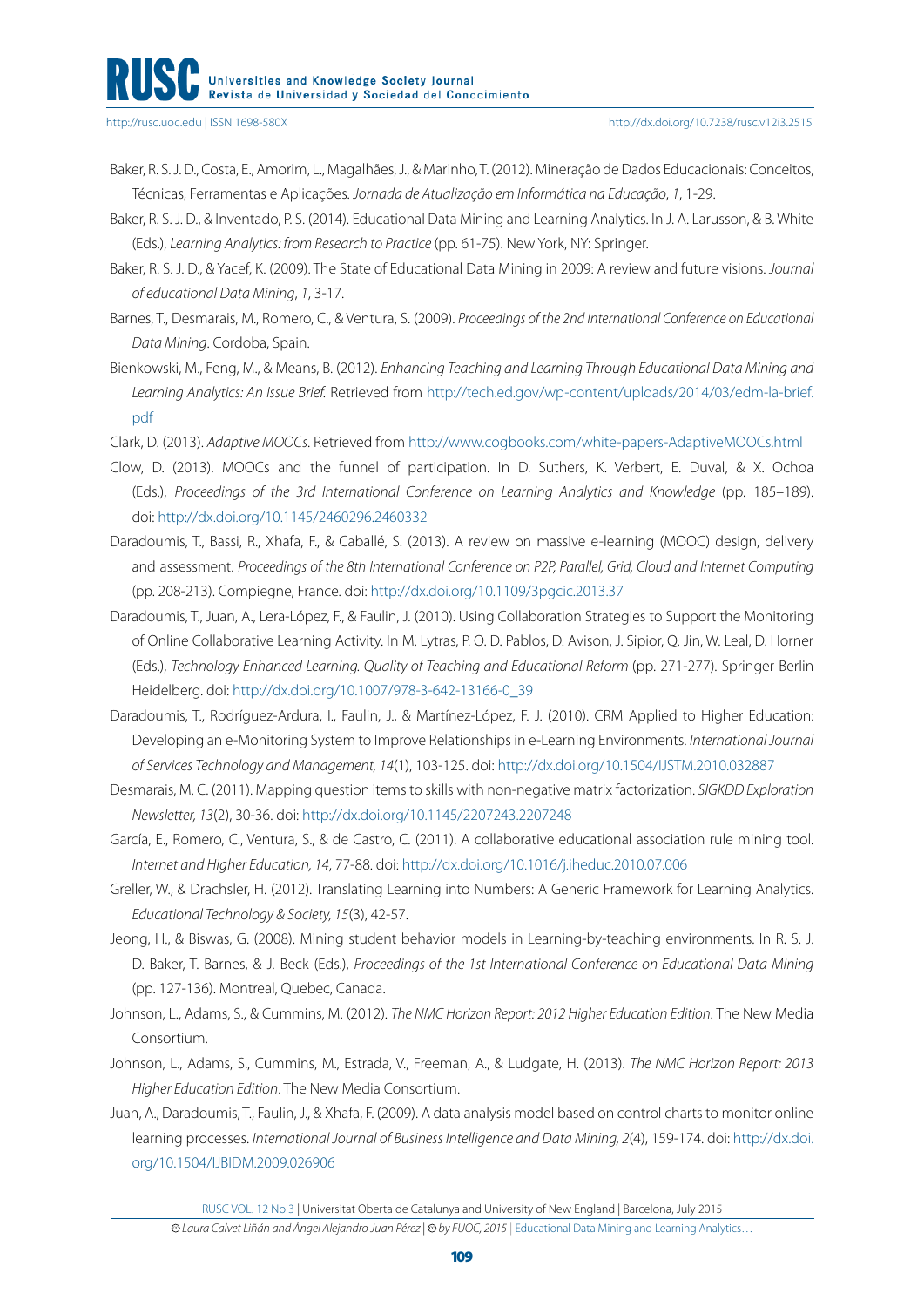- Juan, A., Daradoumis, T., Faulin, J., & Xhafa, F. (2009). SAMOS: a model for monitoring students' and groups' activities in collaborative e-learning. *International Journal of Learning Technology, 4*(1/2), 53-72. doi: [http://dx.doi.org/10.1504/](http://dx.doi.org/10.1504/IJLT.2009.024716) [IJLT.2009.024716](http://dx.doi.org/10.1504/IJLT.2009.024716)
- Kay, J., Reimann, P., Diebold, E., & Kummerfeld, B. (2013). MOOCs: So Many Learners, So Much Potential… *IEEE Intelligent Systems*, *28*(3), 70-77. doi: http://dx.doi.org/[10.1109/MIS.2013.66](http://dx.doi.org/10.1109/MIS.2013.66)
- Kinnebrew, J., & Biswas, G. (2012). Identifying learning behaviours by contextualizing differential sequence mining with action features and performance evolution. In K. Yacef, O. Zaïane, H. Hershkovitz, M. Yudelson, & J. Stamper (Eds.), Proceedings of the 5th International Conference on Educational Data Mining (pp. 57-64). Chania, Greece.
- Larusson, J. A., & White, B. (Eds.) (2014). *Learning Analytics: from Research to Practice.* doi:<http://dx.doi.org/10.1007/978> 1-4614-3305-7
- Lee, J. I. & Brunskill, E. (2012). The impact on individualizing student models on necessary practice opportunities. In K. Yacef, O. Zaïane, H. Hershkovitz, M. Yudelson, & J. Stamper (Eds.), *Proceedings of the 5th International Conference on Educational Data Mining* (pp. 118-125). Chania, Greece.
- Lera-López, F., Faulin, J., Juan, A., & Cavaller, V. (2009). Monitoring Students' Activity and Performance in Online Higher Education: A European Perspective. In A. Juan, A. Daradoumis, F. Xhafa, S. Caballé, & J. Faulin (Eds.), *Monitoring and Assessment in Online Collaborative Environments: Emergent Computational Technologies for E-Learning Support* (pp. 132-148). IGI Global.
- Long, P., Siemens, G., Conole, G., & Gašević, D. (2011). *Proceedings of the 1st International Conference on Learning Analytics and Knowledge*. Banff, Alberta, Canada. doi:<http://dx.doi.org/10.1145/2090116>
- Marquès, J. M., Lazaro, D., Juan, A., Vilajosana, X., Domingo, M., & Jorba, J. (2013). PlanetLab@UOC: A Real Lab Over the Internet to Experiment With Distributed Systems. *Computer Applications in Engineering Education, 21*(2), 265-275. doi: <http://dx.doi.org/10.1002/cae.20468>
- McAfee, A., & Brynjolfsson, E. (2012). Big Data: The Management Revolution. *Harvard Business Review, 90*(10), 60-66.
- Palazuelos, C., García-Saiz, D., & Zorrilla, M. (2013). Social Network Analysis and Data Mining: An Application to the E-learning Context. In C. Badica, N. T. Nguyen, M. Brezovan (Eds.), *Proceedings of the 5th International Conference on Computational Collective Intelligence* (pp. 651-660). Craiova, Romania. doi: [http://dx.doi.org/10.1007/978-3-](http://dx.doi.org/10.1007/978-3-642-40495-5_65) [642-40495-5\\_65](http://dx.doi.org/10.1007/978-3-642-40495-5_65)
- Peña-Ayala, A. (2014). *Educational Data Mining: Applications and Trends.* New York, NY: Springer. doi:[http://dx.doi.](http://dx.doi.org/10.1007/978-3-319-02738-8) [org/10.1007/978-3-319-02738-8](http://dx.doi.org/10.1007/978-3-319-02738-8)
- Romero, C., & Ventura, S. (2006). *Data Mining in E-learning.* Southampton, UK: Wit-Press. doi: [http://dx.doi.](http://dx.doi.org/10.2495/1-84564-152-3) [org/10.2495/1-84564-152-3](http://dx.doi.org/10.2495/1-84564-152-3)
- Romero, C., & Ventura, S. (2007). Educational data mining: A survey from 1995 to 2005. *Expert Systems with Applications, 33*, 135-146. doi:<http://dx.doi.org/10.1016/j.eswa.2006.04.005>
- Romero, C., & Ventura, S. (2010). Educational Data Mining: A Review of the State of the Art. *IEEE Transactions on Systems, Man, and Cybernetics, Part C: Applications and Reviews, 40*(6), 601-618*.* doi: [http://dx.doi.org/10.1109/](http://dx.doi.org/10.1109/TSMCC.2010.2053532) [TSMCC.2010.2053532](http://dx.doi.org/10.1109/TSMCC.2010.2053532)
- Romero, C., & Ventura, S. (2013). Data mining in education. *WIREs Data Mining and Knowledge Discovery, 3*, 12-27*.*  doi: <http://dx.doi.org/10.1002/widm.1075>
- Romero, C., Ventura, S., Pechenizkiy, M., & Baker, R. S. J. D. (Eds.) (2010). *Handbook of Educational Data Mining*. Boca Ratón, FL: CRC Press. doi: <http://dx.doi.org/10.1201/b10274>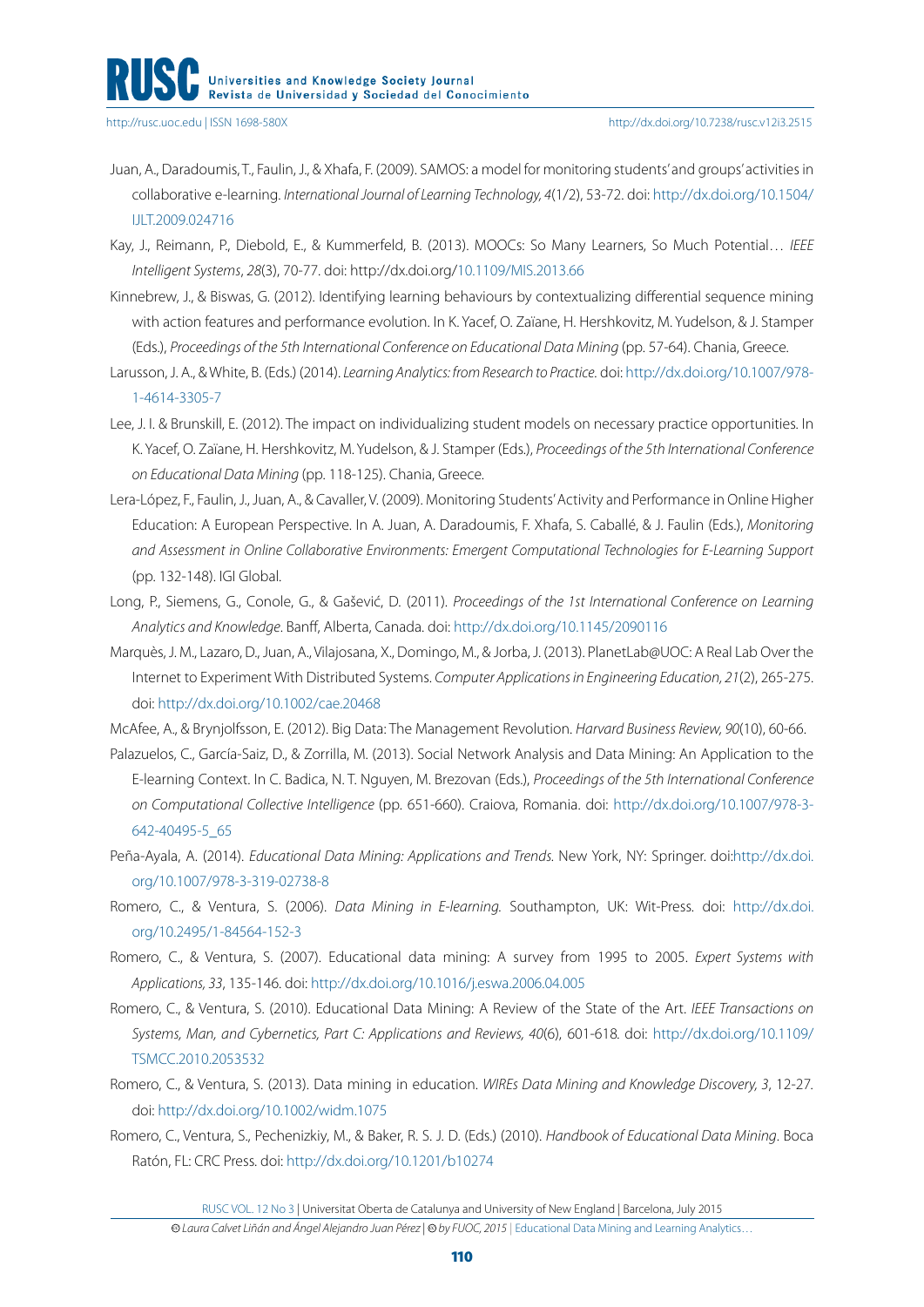- Siemens, G. (2013). Massive Open Online Courses: Innovation in Education? In R. McGreal, W. Kinuthia, & S. Marshall (Eds.), *Open Educational Resources: Innovation, Research and Practice* (pp. 5-16). Vancouver, Canada: Commonwealth of Learning and Athabasca University*.*
- Siemens, G., & Baker, R. S. J. D. (2012). Learning analytics and educational data mining: towards communication and collaboration. In S. B. Shum, D. Gasevic, & R. Ferguson (Eds.), *Proceedings of the 2nd International Conference on Learning Analytics and Knowledge* (pp. 252-254). doi: <http://dx.doi.org/10.1145/2330601.2330661>
- Snijders, C., Matzat, U., & Reips, U.-D. (2012). "Big data": Big gaps of knowledge in the field of Internet. *International Journal of Internet Science*, *7*, 1-5.
- Sonwalkar, N. (2013). The First Adaptive MOOC: A Case Study on Pedagogy Framework and Scalable Cloud Architecture – Part I. *MOOCs Forum, 1*, 22-29.
- Tane, J., Schmitz, C., & Stumme, G. (2004). Semantic resource management for the web: an e-learning application. *Proceedings of the 13th International Conference of the WWW* (pp. 1-10). doi: [http://dx.doi.](http://dx.doi.org/10.1145/1013367.1013369) [org/10.1145/1013367.1013369](http://dx.doi.org/10.1145/1013367.1013369)
- Trćka, N., Pechenizkiy, M., & Aalst, W. V. D. (2011). Process mining from educational data. In C. Romero, S. Ventura, M. Pechenizkiy, & R. S. J. D. Baker (Eds.), *Handbook of Educational Data Mining*, (pp. 123-142). Boca Ratón, FL: CRC Press.
- Ueno, M. (2004). Online Outlier Detection System for Learning Time Data in E-Learning and Its Evaluation. *Proceedings of the International Conference on Computers and Advanced Technology in Education* (pp. 248-253). Kauai, Hawaii, USA.
- Wolf, M. A., Jones, R., Hall, S., & Wise, B. (2014). *Capacity enablers and barriers for learning analytics: implications for policy and practice*. Retrieved from [http://all4ed.org/reports-factsheets/capacity-enablers-and-barriers-for](http://all4ed.org/reports-factsheets/capacity-enablers-and-barriers-for-learning-analytics-implications-for-policy-and-practice/)[learning-analytics-implications-for-policy-and-practice/](http://all4ed.org/reports-factsheets/capacity-enablers-and-barriers-for-learning-analytics-implications-for-policy-and-practice/)
- Yadav, S. K., & Pal, S. (2012). Data Mining: A Prediction for Performance Improvement of Engineering Students using Classification. *World of Computer Science and Information Technology Journal, 2*(2), 51-56.